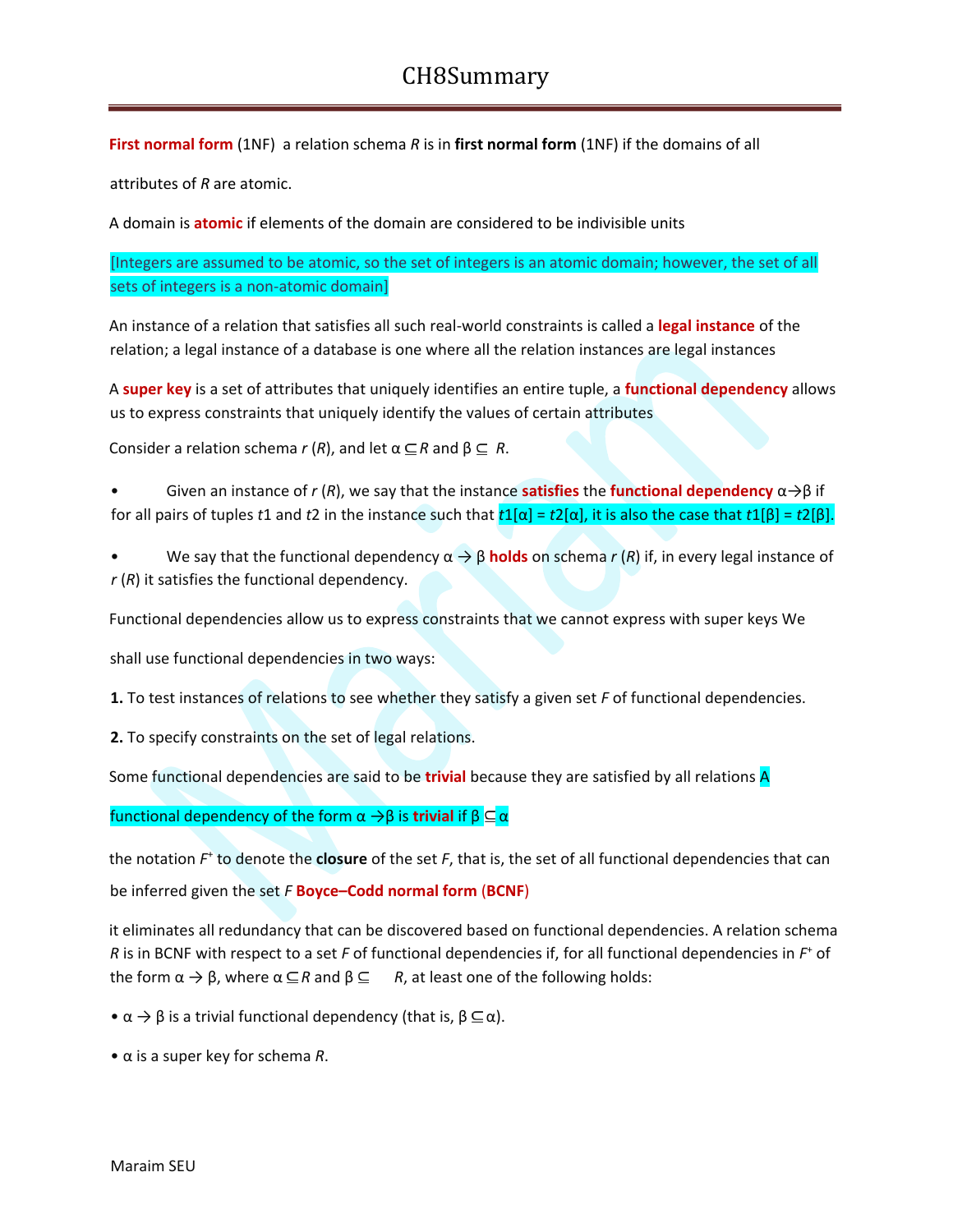#### **Database consistency constraints:**

- primary-key constraints
- functional dependencies
- check constraints
- assertions
- **triggers**

#### **Dependency preserving**

Dependency preservation is usually considered desirable; we consider another normal form, weaker than BCNF that will allow us to preserve dependencies

A decomposition having the property  $F^{\mu}$  =  $F^{\mu}$  is a **dependency-preserving decomposition** 

#### **Third Normal Form**

BCNF requires that all nontrivial dependencies be of the form $\alpha \rightarrow \beta$  where  $\alpha$  is a super key. Third normal form (3NF) relaxes this constraint slightly by allowing certain nontrivial functional dependencies whose left side is not a super key.

A relation schema *R* is in **third normal form** with respect to a set *F* of functional dependencies if, for all functional dependencies in *F*<sup>+</sup> of the form  $\alpha$  → β, where  $\alpha \subseteq R$  and  $\beta \subseteq R$ , at least one of the following holds:

- $\bullet \alpha \rightarrow \beta$  is a trivial functional dependency.
- α is a super key for *R*.
- Each attribute *A* in  $β α$  is contained in a candidate key for *R*.

Any schema that satisfies BCNF also satisfies 3NF, since each of its functional dependencies would satisfy one of the first two alternatives. BCNF is therefore a more restrictive normal form than is 3NF.

#### **Armstrong's axioms**

**Axioms**, or rules of inference, provide a simpler technique for reasoning about functional dependencies

- **Reflexivity rule**. If  $\alpha$  is a set of attributes and  $\beta \subseteq \alpha$ , then  $\alpha \to \beta$  holds.
- **Augmentation rule**. If  $\alpha \rightarrow \beta$  holds and Y is a set of attributes, then  $\gamma \alpha \rightarrow \gamma \beta$  holds.
- **Transitivity rule**. If  $\alpha \to \beta$  holds and  $\beta \to \gamma$  holds, then  $\alpha \to \gamma$  holds.

Armstrong's axioms are **sound**, because they do not generate any incorrect functional dependencies. They are **complete**, because, for a given set *F* of functional dependencies, they allow us to generate all *F* + .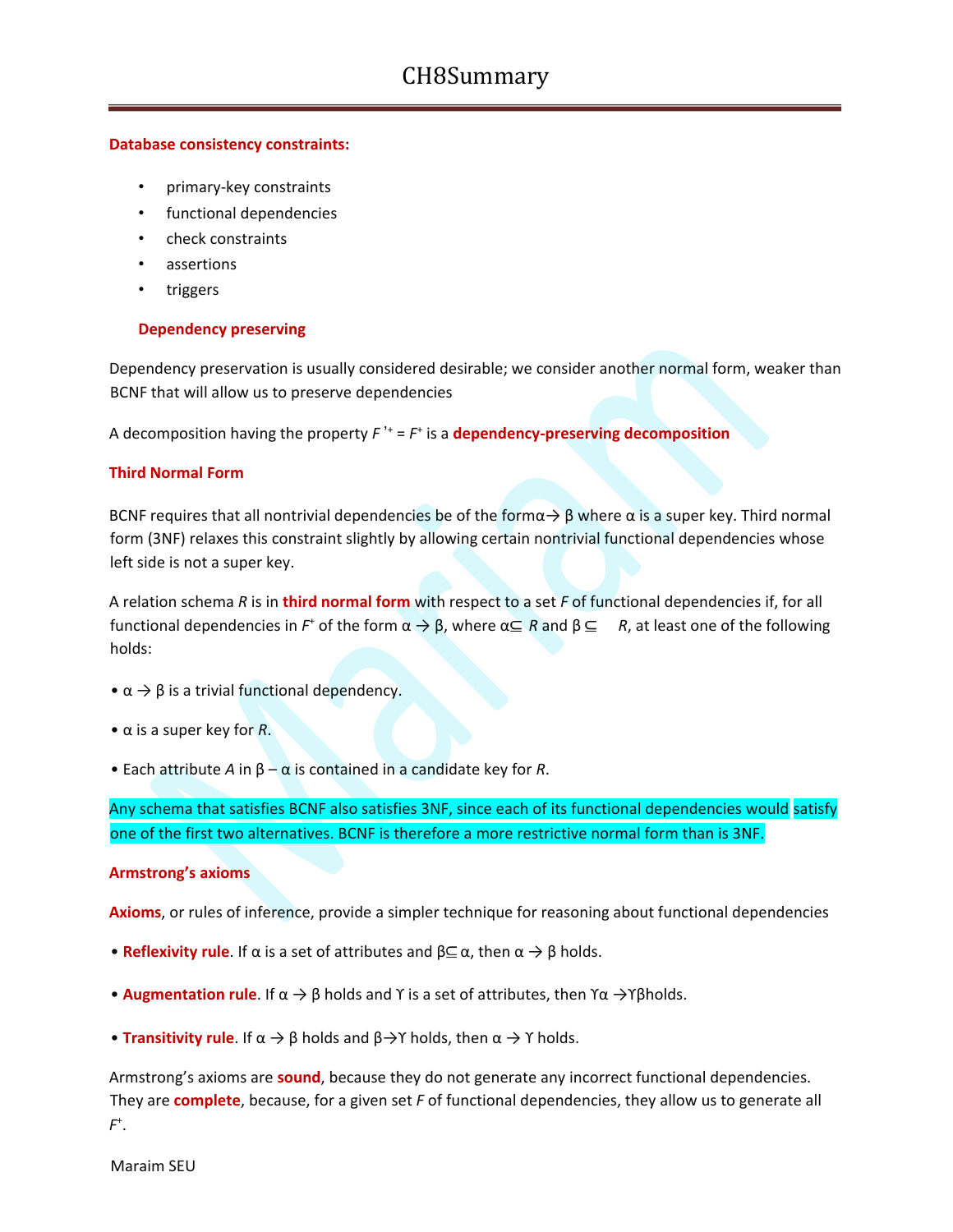#### **Additional rules**

- Union rule. If  $\alpha \rightarrow \beta$  holds and  $\alpha \rightarrow \gamma$  holds, then  $\alpha \rightarrow \beta \gamma$  holds.
- Decomposition rule. If  $\alpha \rightarrow \beta \gamma$  holds, then  $\alpha \rightarrow \beta$  holds and  $\alpha \rightarrow \gamma$  holds.
- Pseudo transitivity rule. If  $\alpha \to \beta$  holds and  $\gamma \beta \to \alpha$  holds, then  $\alpha \gamma \to \alpha$  holds

#### **Canonical cover**

A canonical cover of F is a "minimal" set of functional dependencies equivalent to F, having no redundant dependencies or redundant parts of dependencies

A canonical cover for F is a set of dependencies Fc such that

- \* F logically implies all dependencies in Fc, and
- \* Fc logically implies all dependencies in F, and
- \* No functional dependency in Fc contains an extraneous attribute, and
- \* Each left side of functional dependency in Fc is unique.

#### **Extraneous**

An attribute of a functional dependency is said to be **extraneous** if we can remove it without changing the closure of the set of functional dependencies.

Consider a set *F* of functional dependencies and the functional dependency  $\alpha \rightarrow \beta$  in *F*.

- Attribute *A* is extraneous in α if *A* ∈ α, and *F* logically implies (*F* − {α→ β})
	- $\cup$  { $(\alpha A) \rightarrow \beta$ }.
- Attribute *A* is extraneous in β if *A* ∈ β, and the set of functional dependencies

(*F* − *{*α→β*}*) ∪ {α→ (β − *A*)} logically implies *F*.

### The decomposition is a **lossless decomposition** if there is no loss of information by replacing *r* (*R*) with two relation schemas  $r_1$  ( $R_1$ ) and  $r_2$  ( $R_2$ ).

If we project r onto  $R_1$  and  $R_2$ , and compute the natural join of the projection results, we get back exactly r. A decomposition that is not a lossless decomposition is called a lossy decomposition. The terms lossless-join decomposition and lossy-join decomposition are sometimes used in place of lossless decomposition and lossy decomposition.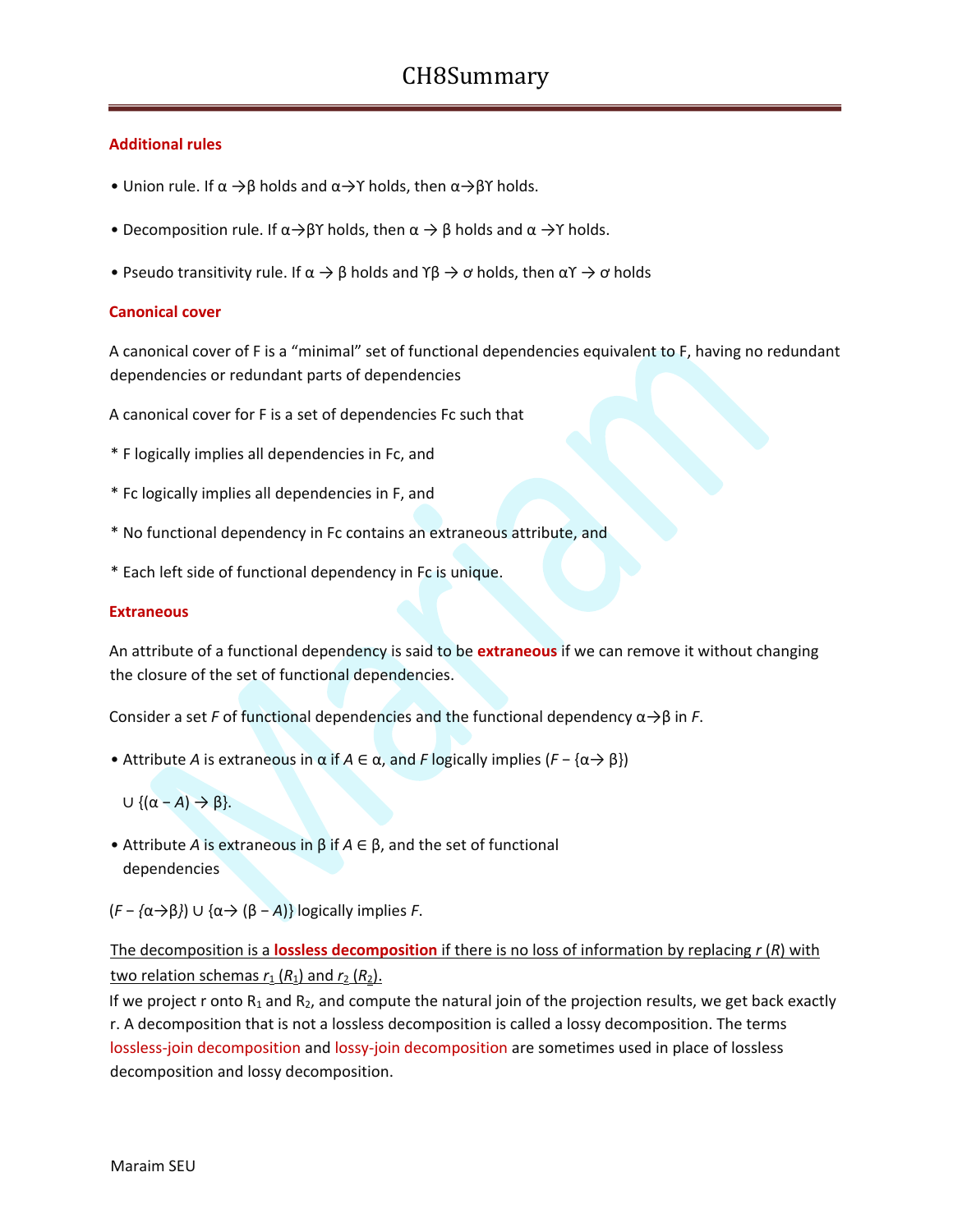*R*<sup>1</sup> and *R*<sup>2</sup> form a lossless decomposition of *R* if at least one of the following functional dependencies is in *F* + :

- $\bullet$  *R*<sub>1</sub>  $\cap$  *R*<sub>2</sub>  $\rightarrow$  *R*<sub>1</sub>
- $\bullet$  *R*<sub>1</sub>  $\cap$  *R*<sub>2</sub>  $\rightarrow$  *R*<sub>2</sub>

In other words, if *R*<sup>1</sup> ∩ *R*<sup>2</sup> forms a super key of either *R*<sup>1</sup> or *R*2, the decomposition of *R* is a lossless decomposition.

An interesting property of the 3NF algorithm. Sometimes, the result is not only in 3NF, but also in BCNF. This suggests an alternative method of generating a BCNF design. First use the 3NF algorithm. Then, for any schema in the 3NF design that is not in BCNF, decompose using the BCNF algorithm. If the result is not dependency-preserving, revert to the 3NF design.

**The 3NF algorithm** ensures the preservation of dependencies by explicitly building a schema for each dependency in a canonical cover. It ensures that the decomposition is a lossless decomposition by guaranteeing that at least one schema contains a candidate key for the schema being decomposed

This algorithm is also called the **3NF synthesis algorithm**, since it takes a set of dependencies and adds one schema at a time, instead of decomposing the initial schema repeatedly.

### **Comparison of BCNF and 3NF**

Advantages to 3NF in that we know that it is always possible to obtain a 3NF design without sacrificing losslessness or dependency preservation. Nevertheless, there are disadvantages to 3NF: We may have to use null values to represent some of the possible meaningful relationships among data items, and there is the problem of repetition of information.

A materialized view is a view whose result is stored in the database and brought up to date when the relations used in the view are updated. The functional dependency can be tested easily on the materialized view, using one of the constraints **unique** (α) or **primary key** (α).

On the negative side, there is a space and time overhead due to the materialized view, but on the positive side, the application programmer need not worry about writing code to keep redundant data consistent on updates; it is the job of the database system to maintain the materialized view, that is, keep it up to date when the database is updated.

We shall use multivalued dependencies to define a normal form for relation schemas. This normal form, called **fourth normal form (4NF**), is more restrictive than BCNF. We shall see that every 4NF schema is also in BCNF but there are BCNF schemas that are not in 4NF.

**Functional dependencies** rule out certain tuples from being in a relation If  $A \rightarrow B$ , then we cannot have two tuples with the same *A* value but different *B* values.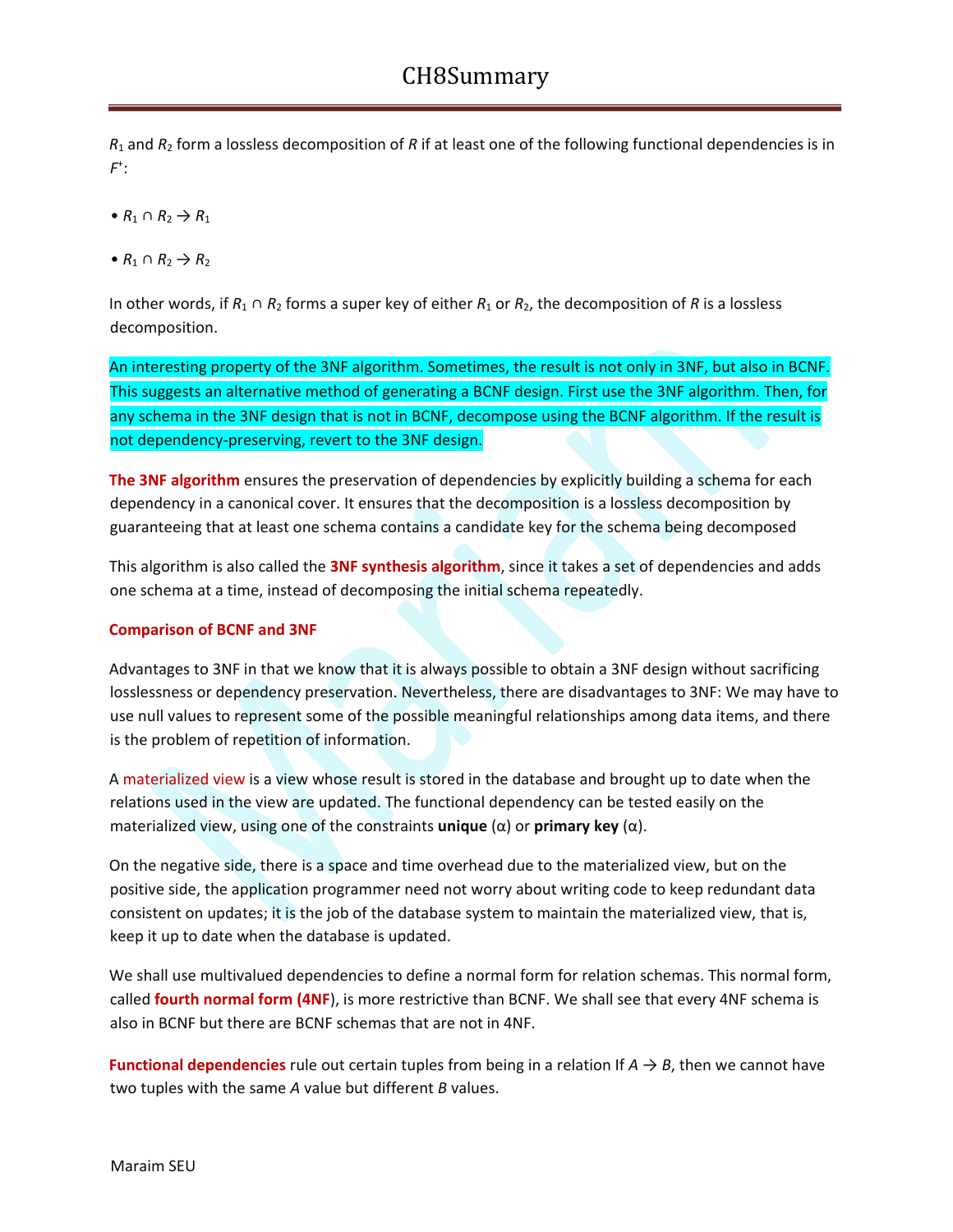**Multivalued dependencies**, on the other hand, do not rule out the existence of certain tuples. Instead, they *require* that other tuples of a certain form be present in the relation. For this reason, functional dependencies sometimes are referred to as **equality-generating dependencies**, and multivalued dependencies are referred to as **tuple-generating dependencies**.

Let *r* (*R*) be a relation schema and let  $\alpha \subseteq R$  and  $\beta \subseteq R$ . The **multivalued dependency** 

 $\alpha \rightarrow \rightarrow \beta$ 

We shall use multivalued dependencies in two ways:

- **1.** To test relations to determine whether they are legal under a given set of functional and multivalued dependencies
- **2.** To specify constraints on the set of legal relations

Let *D* denote a set of functional and multivalued dependencies. The **closure** *D* <sup>+</sup> of *D* is the set of all functional and multivalued dependencies logically implied by *D*.

• If  $\alpha \to \beta$ , then  $\alpha \to \beta$ . In other words, every functional dependency is also a multivalued dependency.

• If  $\alpha \rightarrow \rightarrow \beta$ , then  $\alpha \rightarrow \rightarrow R - \alpha - \beta$ 

A relation schema *r* (*R*) is in **fourth normal form** (4NF) with respect to a set *D* of functional and multivalued dependencies if, for all multivalued dependencies in *D*<sup>+</sup> of the form α→→β, where α ⊆ R and  $β ⊆ R$ , at least one of the following holds:

 $\bullet \alpha \rightarrow \rightarrow \beta$  is a trivial multivalued dependency.

• α is a super key for *R*.

*Every 4NF schema is in BCNF*

The **restriction** of *D* to *R<sup>i</sup>* is the set *Di* consisting of:

**1.** All functional dependencies in  $D^+$  that include only attributes of  $R_i$ .

**2.** All multivalued dependencies of the form:

 $\alpha \rightarrow \rightarrow \beta \cap R_i$  where  $\alpha \subseteq R_i$  and  $\alpha \rightarrow \rightarrow \beta$  is in D+.

Decomposition is lossless of *R* if and only if at least one of the following multivalued dependencies is in *D* + :

 $R_1 \cap R_2 \rightarrow R_1$ 

 $R_1 \cap R_2 \rightarrow R_2$